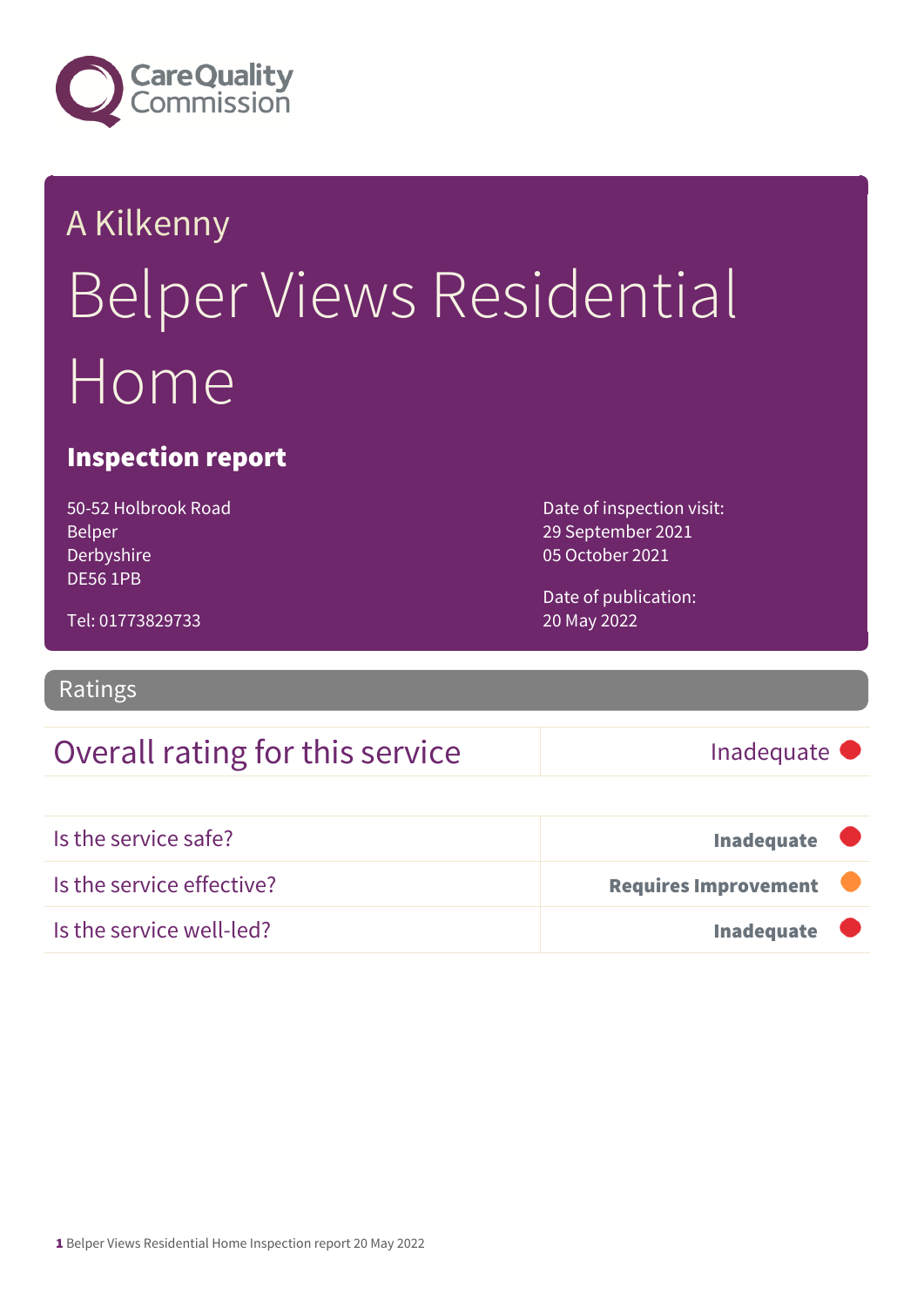### Summary of findings

#### Overall summary

#### About the service

Belper Views Residential Home is a residential care home providing personal care to 18 people aged 65 and over at the time of the inspection. The service is registered to support up to 25 people. The home is set over two floors, with bedrooms and bathrooms located on each floor. There are two communal lounges, a dining area and a secure garden.

#### People's experience of using this service and what we found

There were not enough staff to support people's needs. There was no dependency tool in place that calculated the number of staff required to meet people's needs. Staffing levels were not reviewed when the number of people using the service changed. Infection prevention and control was not always well managed to ensure people were protected from the risk of infections.

The service lacked provider and management oversight. Required audits were not always completed. Where audits were undertaken, follow up actions were not always identified or actioned. The provider did not always ensure staff and people were engaged with the running of the service.

Staff had not received the required training to support their roles or people's needs. New staff and established staff did not receive required supervision to review their ongoing support or training needs.

The provider had not ensured good oversight of the home to maintain people's care and safety. Risks to people were not always assessed and actions taken to mitigate the impact were not always completed.

Safeguarding concerns were not always reported to local authorities to protect people from harm and staff did not always demonstrate an appropriate understanding of safeguarding. There was no safeguarding policy in place specific to the service.

People were not always supported to have maximum choice and control of their lives and staff did not always support them in the least restrictive way possible and in their best interests; the policies and systems in the service did not support this practice.

People received enough to eat and drink and people shared with us that they enjoyed their meals .

The provider worked in partnership with other professionals and referrals had been made appropriately to support ongoing health needs. Medicines were administered safely.

For more details, please see the full report which is on the CQC website at www.cqc.org.uk

#### Rating at last inspection

The last rating for this service was requires improvement (published 31 January 2020).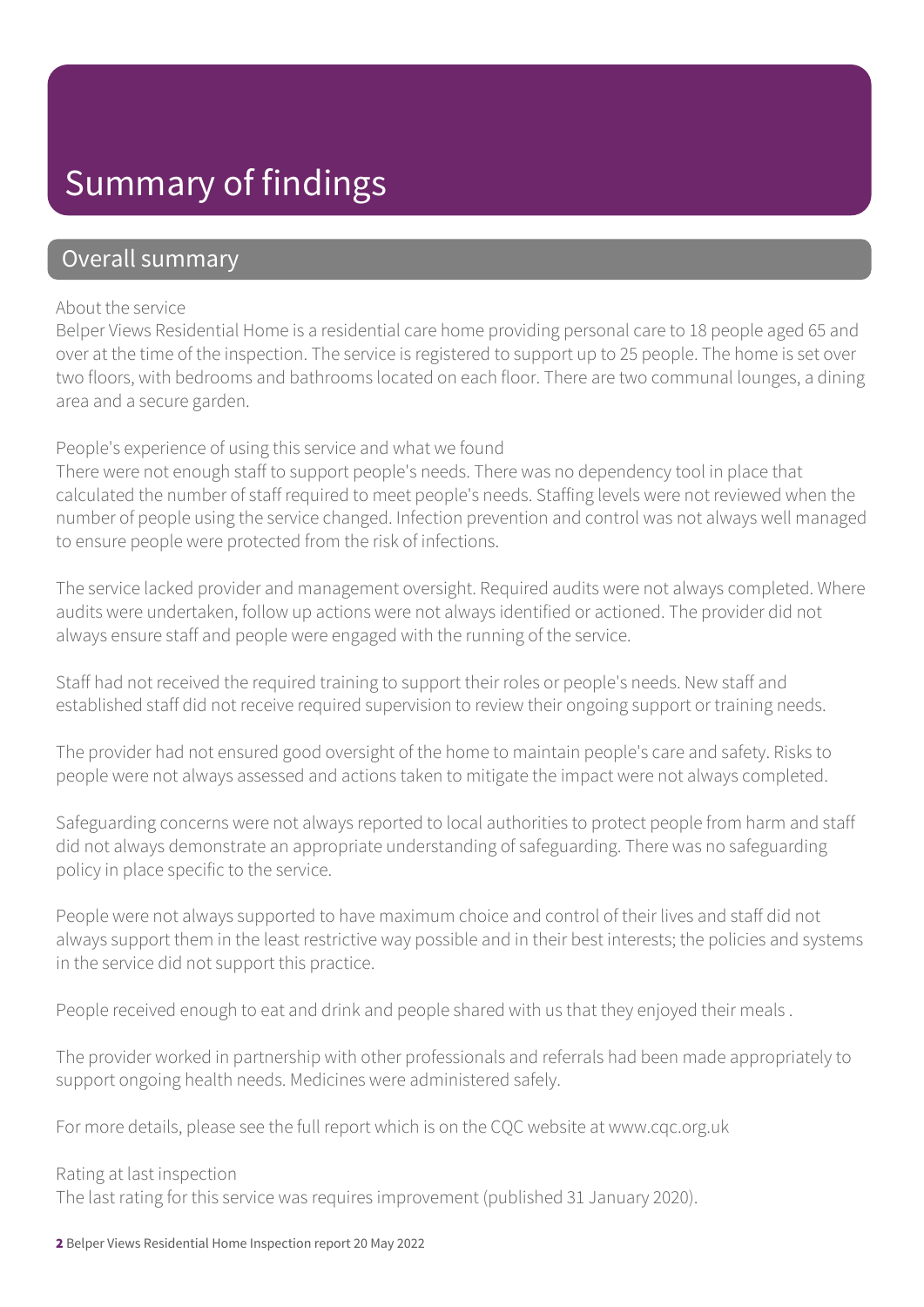At this inspection enough improvement had not been made and the provider was in breach of regulations.

#### Why we inspected

We received whistle-blower concerns in relation to management and staffing. As a result, we undertook a focused inspection to review the key questions of safe, effective and well-led to examine those risks.

We looked at infection prevention and control measures under the Safe key question. We look at this in all care home inspections even if no concerns or risks have been identified. This is to provide assurance that the service can respond to COVID-19 and other infection outbreaks effectively.

The overall rating for the service has changed from requires improvement to inadequate. This is based on the findings at this inspection.

You can see what action we have asked the provider to take at the end of this full report.

You can read the report from our last comprehensive inspection, by selecting the 'all reports' link for Belper Views Residential Home on our website at www.cqc.org.uk.

#### Enforcement

We are mindful of the impact of the COVID-19 pandemic on our regulatory function. This meant we took account of the exceptional circumstances arising as a result of the COVID-19 pandemic when considering what enforcement action was necessary and proportionate to keep people safe as a result of this inspection. We will continue to discharge our regulatory enforcement functions required to keep people safe and to hold providers to account where it is necessary for us to do so.

We have identified breaches in relation to staffing, safe care and treatment, governance, training, need for consent and safeguarding at this inspection.

Full information about CQC's regulatory response to the more serious concerns found during inspections is added to reports after any representations and appeals have been concluded.

#### Follow up

The overall rating for this service is 'Inadequate' and the service is therefore in 'special measures'. This means we will keep the service under review and, if we do not propose to cancel the provider's registration, we will re-inspect within 6 months to check for significant improvements.

If the provider has not made enough improvement within this timeframe. And there is still a rating of inadequate for any key question or overall rating, we will take action in line with our enforcement procedures. This will mean we will begin the process of preventing the provider from operating this service. This will usually lead to cancellation of their registration or to varying the conditions the registration.

For adult social care services, the maximum time for being in special measures will usually be no more than 12 months. If the service has demonstrated improvements when we inspect it. And it is no longer rated as inadequate for any of the five key questions it will no longer be in special measures.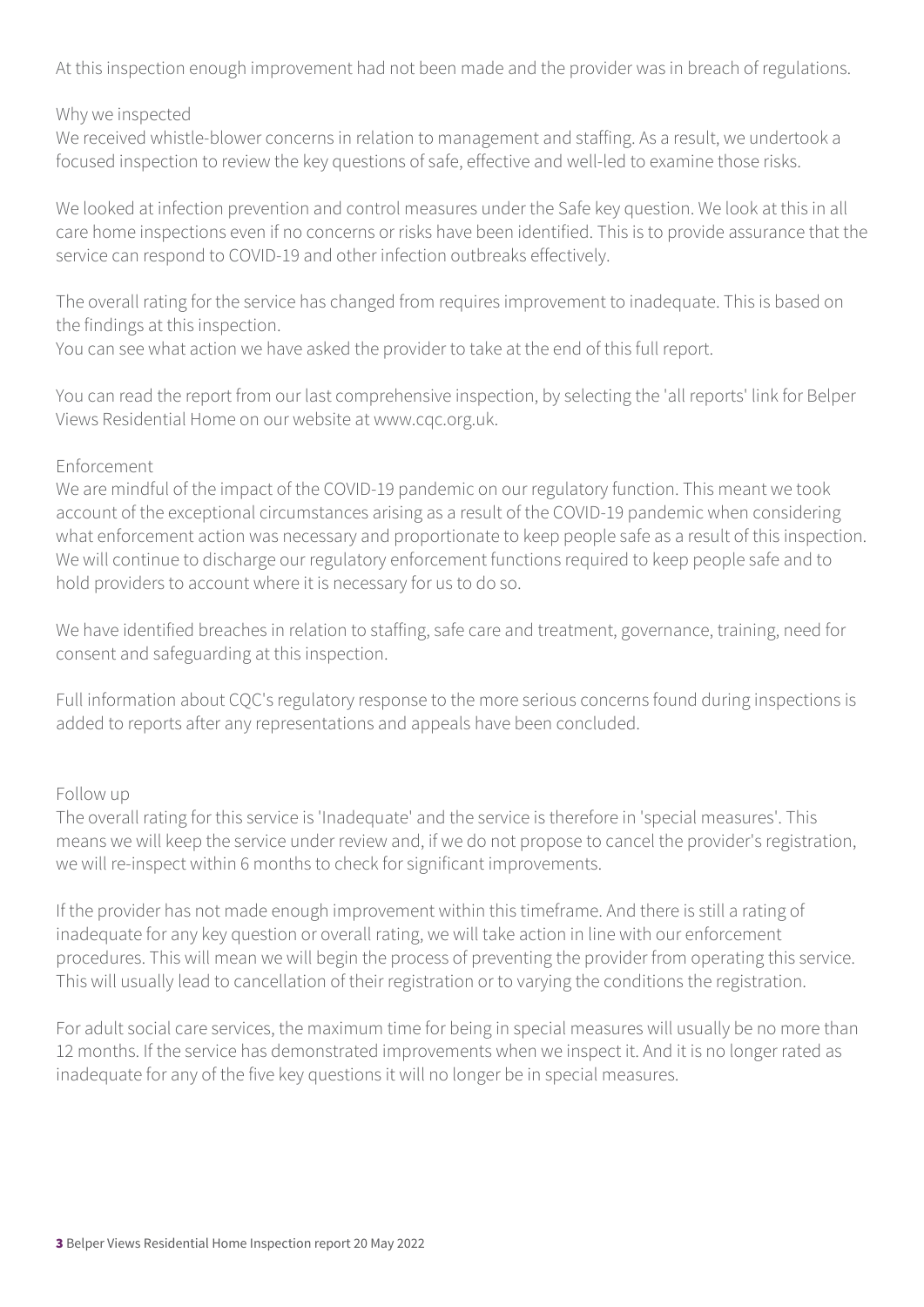### The five questions we ask about services and what we found

We always ask the following five questions of services.

| Is the service safe?                         | <b>Inadequate</b>           |
|----------------------------------------------|-----------------------------|
| The service was not safe.                    |                             |
| Details are in our safe findings below.      |                             |
| Is the service effective?                    | <b>Requires Improvement</b> |
| The service was not always effective.        |                             |
| Details are in our effective findings below. |                             |
| Is the service well-led?                     | <b>Inadequate</b>           |
| The service was not well-led.                |                             |
| Details are in our well-Led findings below.  |                             |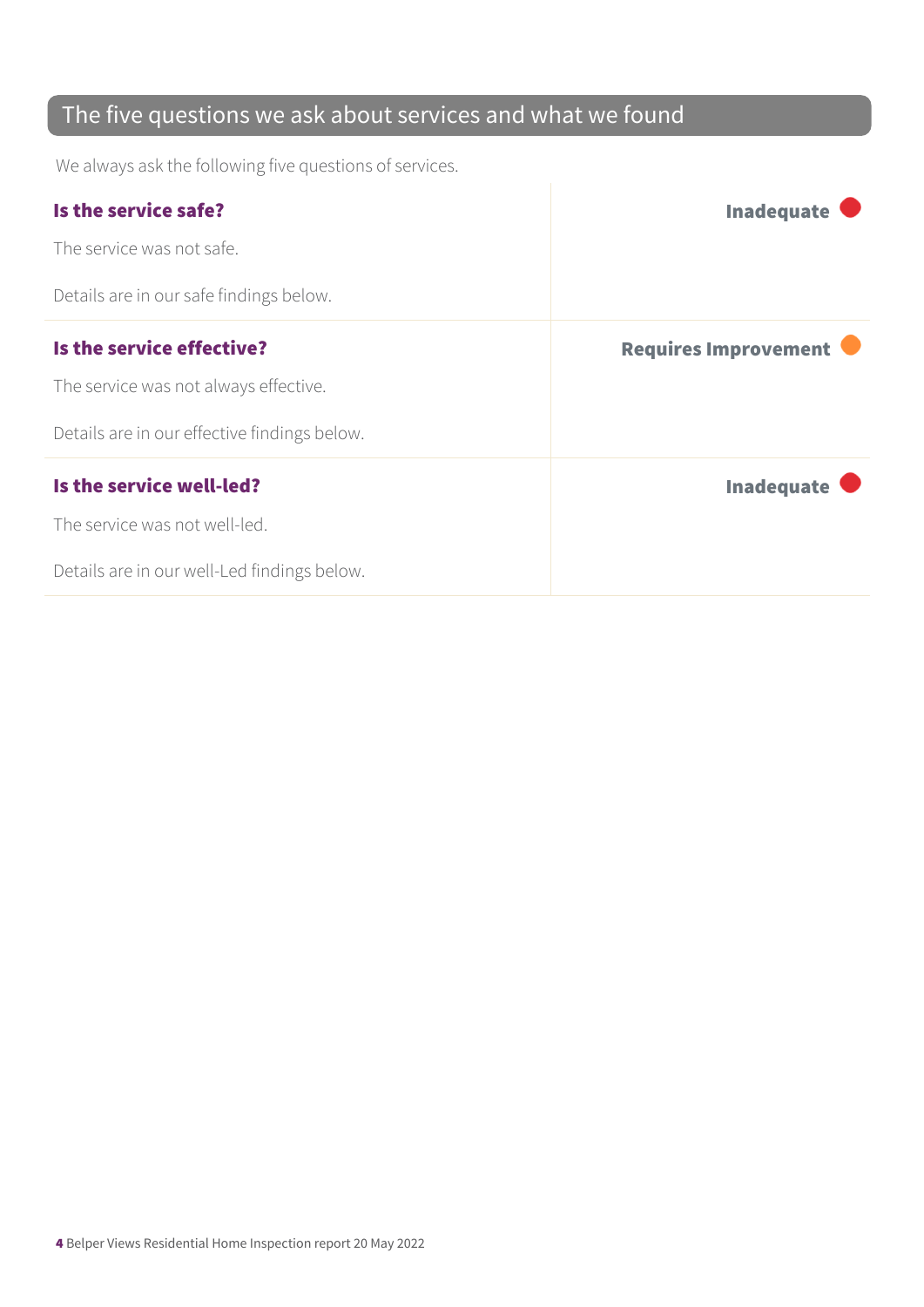

# Belper Views Residential Home

Detailed findings

### Background to this inspection

#### The inspection

We carried out this inspection under Section 60 of the Health and Social Care Act 2008 (the Act) as part of our regulatory functions. We checked whether the provider was meeting the legal requirements and regulations associated with the Act. We looked at the overall quality of the service and provided a rating for the service under the Care Act 2014.

As part of this inspection we looked at the infection control and prevention measures in place. This was conducted so we can understand the preparedness of the service in preventing or managing an infection outbreak, and to identify good practice we can share with other services.

#### Inspection team

This inspection was carried out by two inspectors.

#### Service and service type

Belper Views Residential Home is a 'care home'. People in care homes receive accommodation and nursing or personal care as a single package under one contractual agreement. CQC regulates both the premises and the care provided, and both were looked at during this inspection.

The service did not currently have a manager registered with the Care Quality Commission. However, a manager had been recruited and was working at the home. The manager was on annual leave during the first day of inspection but was present on day two. The provider is legally responsible for how the service is run and for the quality and safety of the care provided.

Notice of inspection This inspection was unannounced.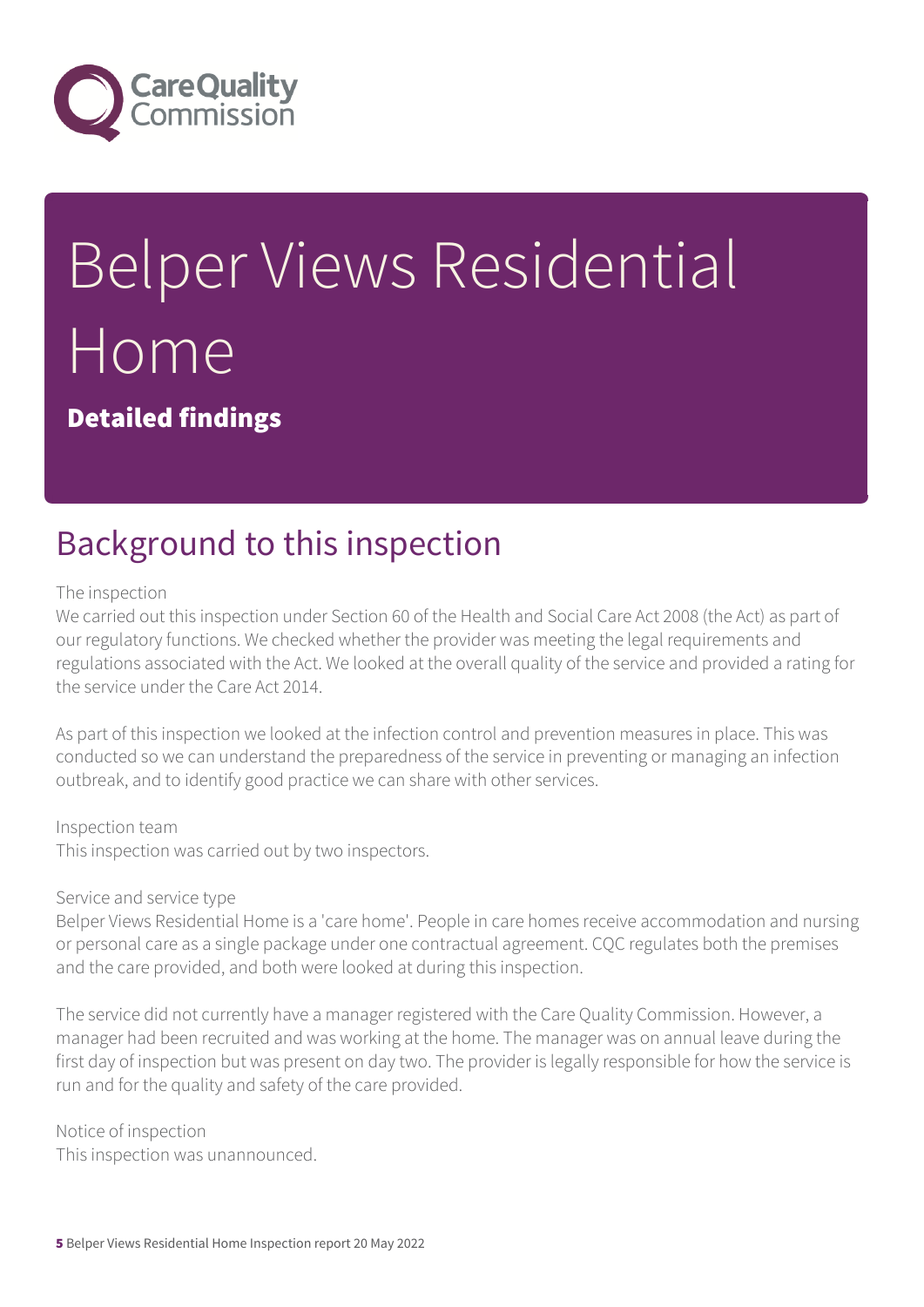#### What we did before inspection

We reviewed information we had received about the service since the last inspection. We sought feedback from the local authority and professionals who work with the service. We used the information the provider sent us in the provider information return. This is information providers are required to send us with key information about their service, what they do well, and improvements they plan to make. This information helps support our inspections. We used all of this information to plan our inspection.

#### During the inspection

We spoke with three people who used the service about their experience of the care provided. We spoke with twelve members of staff including the provider, manager, administration assistant, senior care workers, care workers and kitchen staff. We also spoke with a relative of a person who used the service.

We reviewed a range of records. This included seven people's care records and multiple medication records. We looked at three staff files in relation to recruitment and staff supervision. A variety of records relating to the management of the service, including policies and procedures were reviewed.

#### After the inspection

We continued to seek clarification from the provider to validate evidence found. We looked at training data and quality assurance records.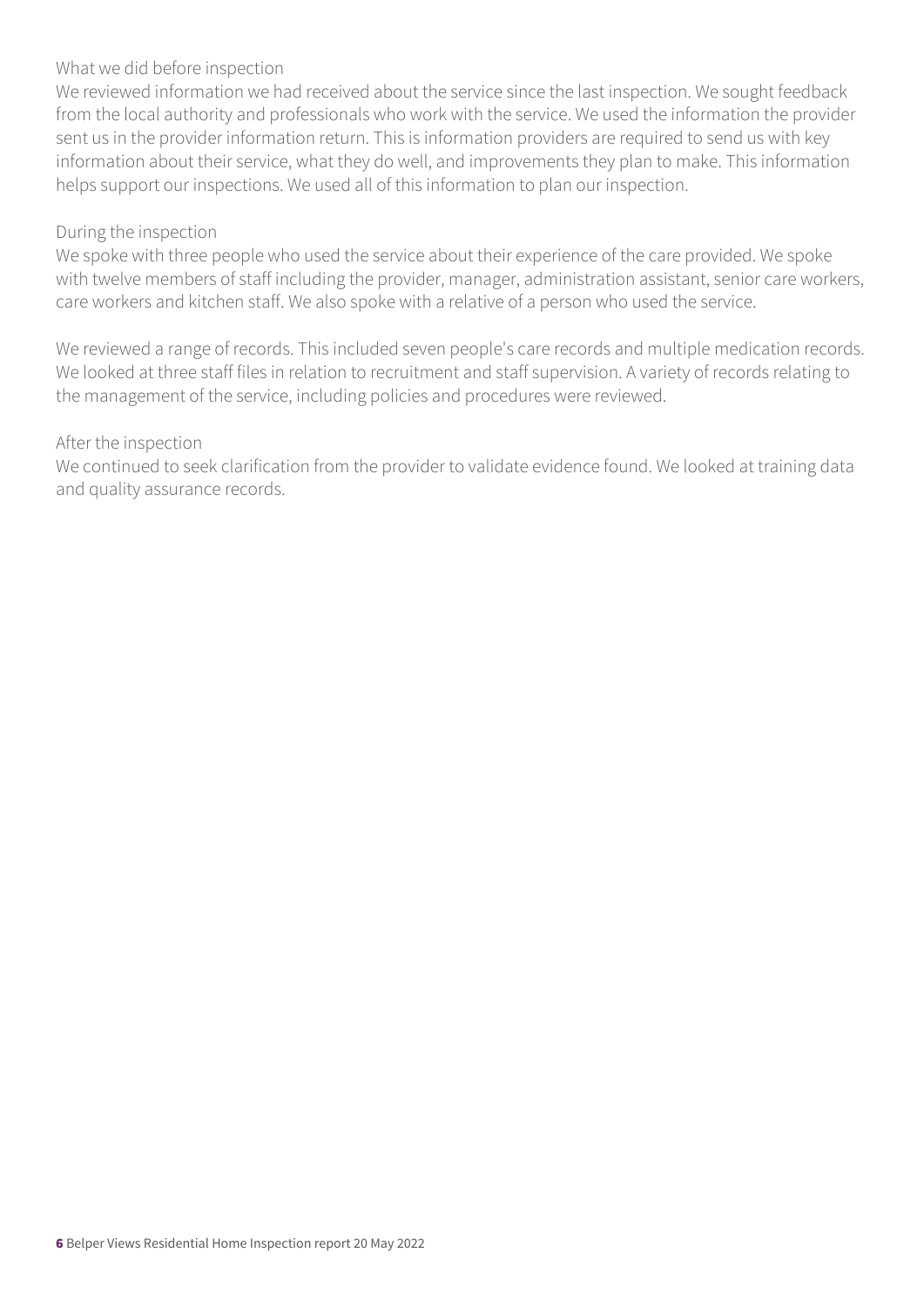### Is the service safe?

### Our findings

Safe – this means we looked for evidence that people were protected from abuse and avoidable harm.

At the last inspection this key question was rated as requires improvement. At this inspection this key question has now deteriorated to inadequate. This meant people were not safe and were at risk of avoidable harm.

Staffing and recruitment

● Staffing levels were not sufficient to meet the needs of people using the service. At the time of the inspection, three staff were scheduled during the day to support 18 people. We identified seven people who required support from two staff with moving and handling or personal care needs. This left only one member of staff to support anyone else who required assistance. There were instances when the third member of staff had medicine administration responsibilities which left no one to support people in the communal spaces or requests for support. This meant staff were not always available to provide support to people, placing them at risk of harm.

● Staffing levels had not been reviewed following changes in the number of people using the service. Since February 2021 there had been six new admissions to the service, however the staffing number had not been considered or increased.

● People had to wait for support, impacting on their dignity. We observed three occasions where communal areas were unsupervised. During one of these periods one person requested a drink and had to wait over 40 minutes until staff responded. One member of staff told us, "If we had more staff, we could spend more time being more personal instead".

● We could not be assured staff were safe to work with people. The provider's recruitment process required two references; however, these had not always been obtained. Induction for new staff was not always consistently implemented and medical questionnaires had not been completed.

Staffing levels were not sufficient to meet the needs of the people using the service, placing them at risk of harm. This was a breach of regulation 18(1) (Staffing) of the Health and Social Care Act 2008 (Regulated Activities) Regulations 2014.

The provider responded immediately after the first day of the inspection and increased the numbers of staff on shift during the day.

Assessing risk, safety monitoring and management; Learning lessons when things go wrong

● At our last inspection we identified risk assessments had not been completed for risks related to long-term health conditions, for example diabetes and catheter care. At this inspection we found some people still did not have specific risk assessments for their needs. This meant there was no written guidance for staff on what each person's normal presentation would look like and any symptoms that would suggest a decline in their health.

● We observed poor catheter care and staff demonstrated a lack of understanding of how to manage risks associated with catheter care. There were no risk assessments in place meaning people were at risk of harm.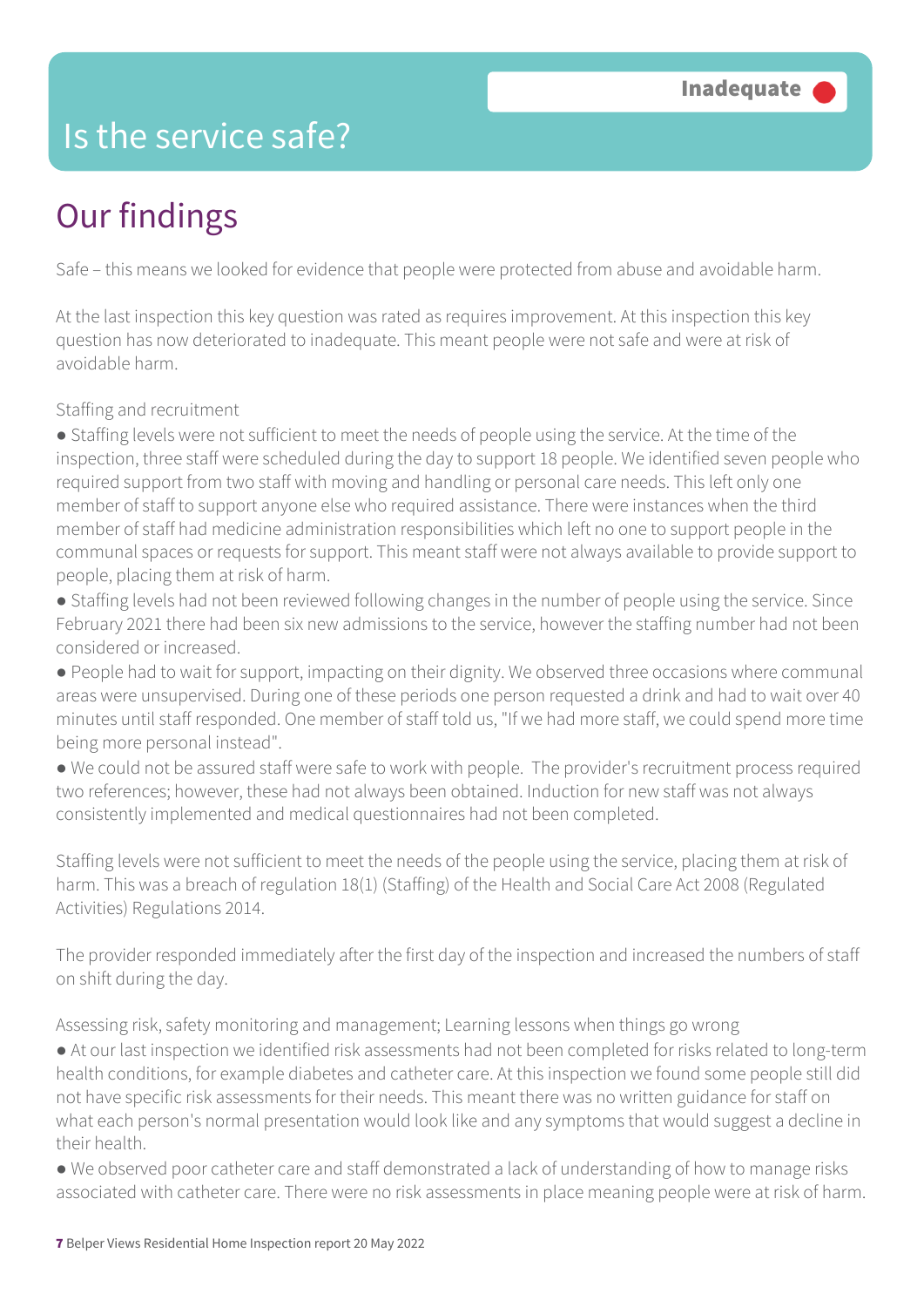● Some people presented with behaviours that challenge, placing themselves and others at risk of harm. There were no individual plans to provide guidance to staff on how people exhibiting behaviours that challenge should be assisted and managed. This meant their needs might not be met and their behaviours could escalate, placing people with behaviours that challenge, other people using the service and staff at risk of harm.

● Lessons were not always learned when things went wrong. Following incidents or accidents, care plans were not reviewed to include actions taken to prevent re-occurrence. For example, one person fell from their bed, however no review of the environment was completed to ensure the risk of further falls was minimised.

The provider had failed to ensure that people were protected from the risk of harm. This was a breach of regulation 12 (Safe care and treatment) of the Health and Social Care Act 2008 (Regulated Activities) Regulations 2014.

Preventing and controlling infection

● Infection, prevention and control (IPC) protocols were not always in place to provide assurances people were protected from the risk of infection.

● We were not assured that the provider's infection prevention and control policy was up to date. The IPC policy in place was dated February 2019 and had not been updated to reflect changes to practice in relation to COVID-19. There was no specific COVID-19 policy in place, therefore we could not be assured staff had been provided with guidance to help protect people from COVID-19.

● We were not assured that the provider was using personal protective equipment (PPE) effectively and safely. During our inspection, we found staff were not always compliant with the wearing of face masks in accordance with guidance. Risk assessments had not been completed for staff who were medically exempt from wearing face masks to consider how to reduce the risk of infection to people.

● We were not assured that the provider was promoting good hygiene practices at the premises. A domestic assistant was not on duty every day to ensure routine cleaning and cleaning of frequently touched surfaces was completed. Staff told us when the domestic was not on duty they were required to pick up cleaning tasks placing additional pressure on top of their care duties.

The provider had failed to ensure that people were protected from the risk of infection. This was a breach of regulation 12 (Safe care and treatment) of the Health and Social Care Act 2008 (Regulated Activities) Regulations 2014.

The provider responded immediately after the inspection and ensured a domestic assistant was on duty every day.

- We were assured that the provider was accessing testing for people using the service and staff.
- We were assured the provider was facilitating visits for people living in the home in accordance with the current guidance.

Systems and processes to safeguard people from the risk of abuse

● People were not protected from the risk of abuse. Safeguarding referrals were not made when required. We identified two incidents which required a safeguarding referral to the local authority that had not been made, which meant all measures to ensure this person's safety had not been taken.

●The provider's safeguarding policy was not bespoke to the service. This meant there was no specific guidance on how the provider would respond in the event a person was abused, or at risk of abuse.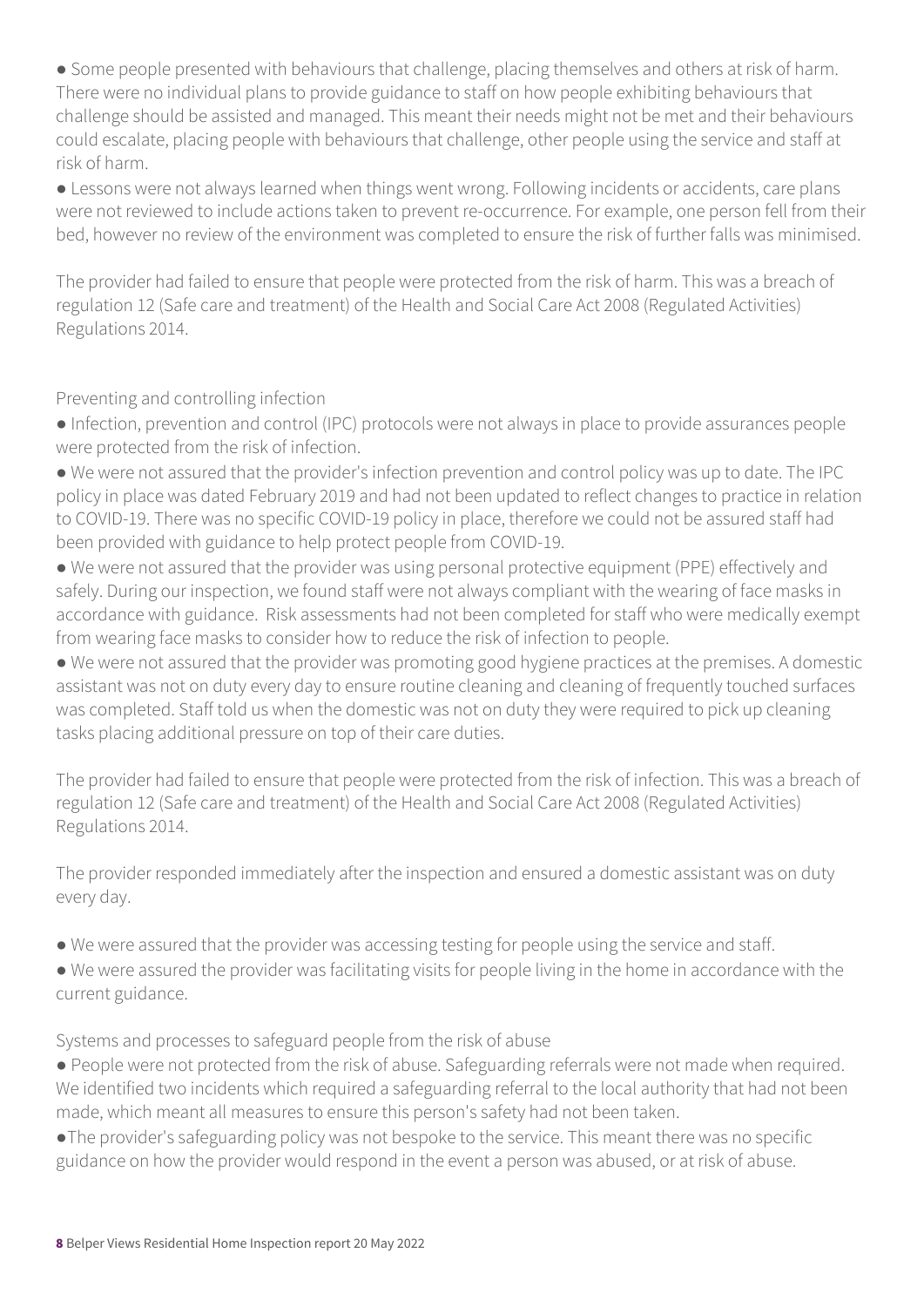The provider had failed to ensure that people were protected from the risk of harm. This was a breach of regulation 13 (Safeguarding service users from abuse and improper treatment) of the Health and Social Care Act 2008 (Regulated Activities) Regulations 2014.

#### Using medicines safely

● Staff managed medicines safely and people received their medicines as prescribed. However, the oversight and monitoring of medicines was not effective. We have referred to these concerns in the well-led section of this report.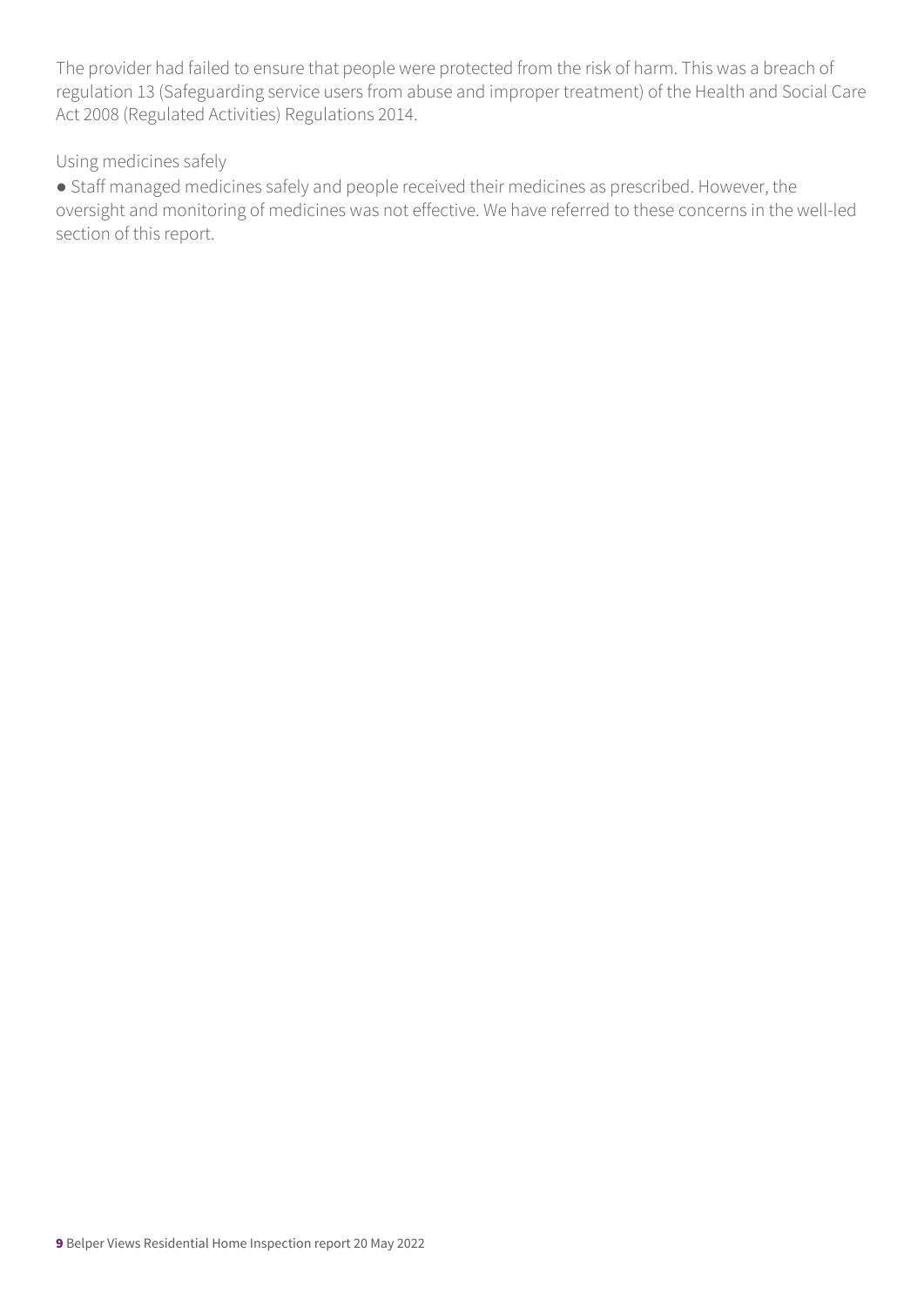### Is the service effective?

### Our findings

Effective – this means we looked for evidence that people's care, treatment and support achieved good outcomes and promoted a good quality of life, based on best available evidence.

At the last inspection this key question was rated as good. At this inspection this key question has now deteriorated to requires improvement. This meant the effectiveness of people's care, treatment and support did not always achieve good outcomes or was inconsistent.

Staff support: induction, training, skills and experience

- Staff had not always received the required training to carry out their role effectively. For example, some staff had not received up to date training in safeguarding. When we spoke with staff, we were not assured by their understanding of what safeguarding meant and whether they would recognise or respond appropriately.
- Staff were not adequately trained to support people with behaviours which challenge. We observed inconsistent management of people's behaviour during our inspection. Staff told us they did not feel confident in this area, one member of staff said, "I don't think we are properly trained [for people with these needs]".
- Staff had not received regular supervisions or ongoing support to review their practice. Competency checks had not been carried out to ensure staff were working in line with training and best practice. This placed people at risk of receiving unsafe care.
- The provider did not have an accurate overview of staff training. The training matrix in place showed dates of refresher training that had been assigned but did not evidence original training dates.
- Some staff who provided care were not included on the provider's training matrix. Therefore, we could not be assured they had received the required training to provide safe care.

The provider had failed to ensure staff received appropriate support and training to enable them to carry out the duties they are employed to perform. This placed people at risk of harm. This was a breach of regulation 18(2) (Staffing) of the Health and Social Care Act 2008 (Regulated Activities) Regulations 2014.

#### Ensuring consent to care and treatment in line with law and guidance

The Mental Capacity Act 2005 (MCA) provides a legal framework for making particular decisions on behalf of people who may lack the mental capacity to do so for themselves. The Act requires that, as far as possible, people make their own decisions and are helped to do so when needed. When they lack mental capacity to take particular decisions, any made on their behalf must be in their best interests and as least restrictive as possible.

People can only be deprived of their liberty to receive care and treatment when this is in their best interests and legally authorised under the MCA.

In care homes, and some hospitals, this is usually through MCA application procedures called the Deprivation of Liberty Safeguards (DoLS).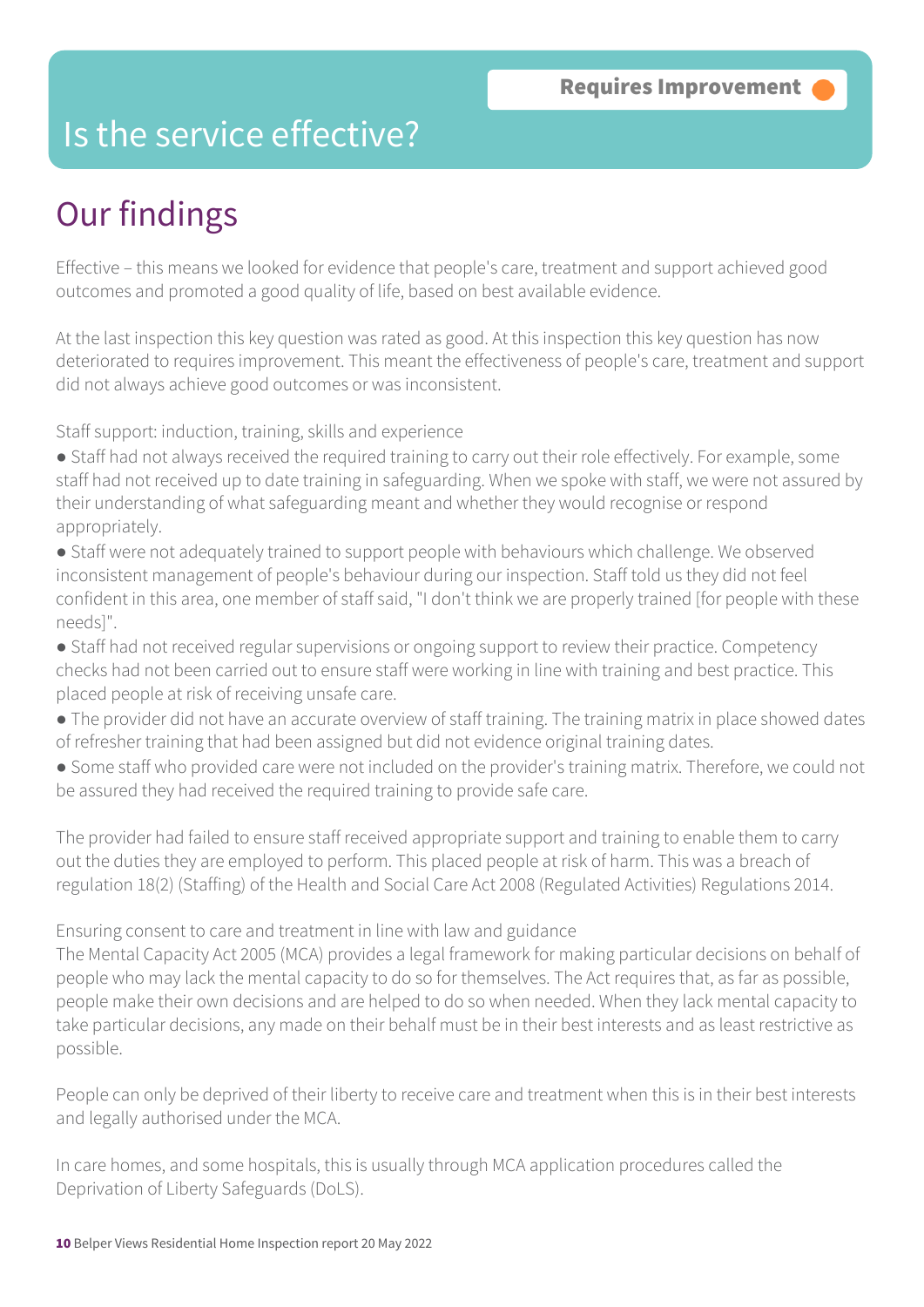We checked whether the service was working within the principles of the MCA, and whether any conditions on authorisations to deprive a person of their liberty had the appropriate legal authority and were being met.

●The principles of the MCA were not always followed. Mental capacity assessments were not always in place for people who required them.

●We identified two people who had a mental capacity assessment in place, however no best interest decisions were recorded with them. Therefore, it could not be demonstrated that care was being provided in the least restrictive way in line with MCA legislation.

● DoLS authorisations had been completed for some people, however there was no record of how this decision had been made. People's DoLS paperwork was not available within their care files meaning we could not be assured the provider was working to meet any conditions of people's DoLS authorisations.

The provider had failed to act in accordance with the requirements of the MCA. This placed people at risk of harm. This was a breach of regulation 11 (Need for consent) of the Health and Social Care Act 2008 (Regulated Activities) Regulations 2014.

Assessing people's needs and choices; delivering care in line with standards, guidance and the law

- The provider did not always use tools in line with best practice to assess people's needs. For example, there was no clear process for recording people's weights and therefore no record of any action taken should there be a concern in relation to a person's weight loss or gain.
- It was not always clear how the provider ensured people's choices were assessed. Some people had communicated their choices to stay in their room and this had been respected. However, some people remained in the communal spaces and were given limited choices of how to spend their day. Staff told us that people's choices were not always acknowledged. One member of staff told us that some people like to go to bed early, however management had told staff that people can only go to bed after 7.00pm.

Supporting people to eat and drink enough to maintain a balanced diet

● Information about people's dietary requirements was not clearly available for kitchen staff.

There was no record in relation to people's known allergies or dietary requirements. This placed people at risk of harm of receiving food that was unsafe for them to eat.

The provider responded immediately after the inspection. They confirmed people's dietary requirements were now clearly recorded and available in the kitchen.

● People received three meals a day, plus snacks and drinks throughout the day. Two people told us they enjoyed the food.

Adapting service, design, decoration to meet people's needs

● The provider had not considered how further adaptations to the environment could be made to promote good practice in dementia care. For example, there was a lack of signage to support people to navigate around the home. As some people at the service were living with dementia, further adaptation was needed to ensure the environment was dementia friendly.

● Some areas of the home were purposely adapted to meet people's needs. The bathrooms within the home had been recently refurbished to a high standard and were accessible for people with physical disabilities.

Staff working with other agencies to provide consistent, effective, timely care; Supporting people to live healthier lives, access healthcare services and support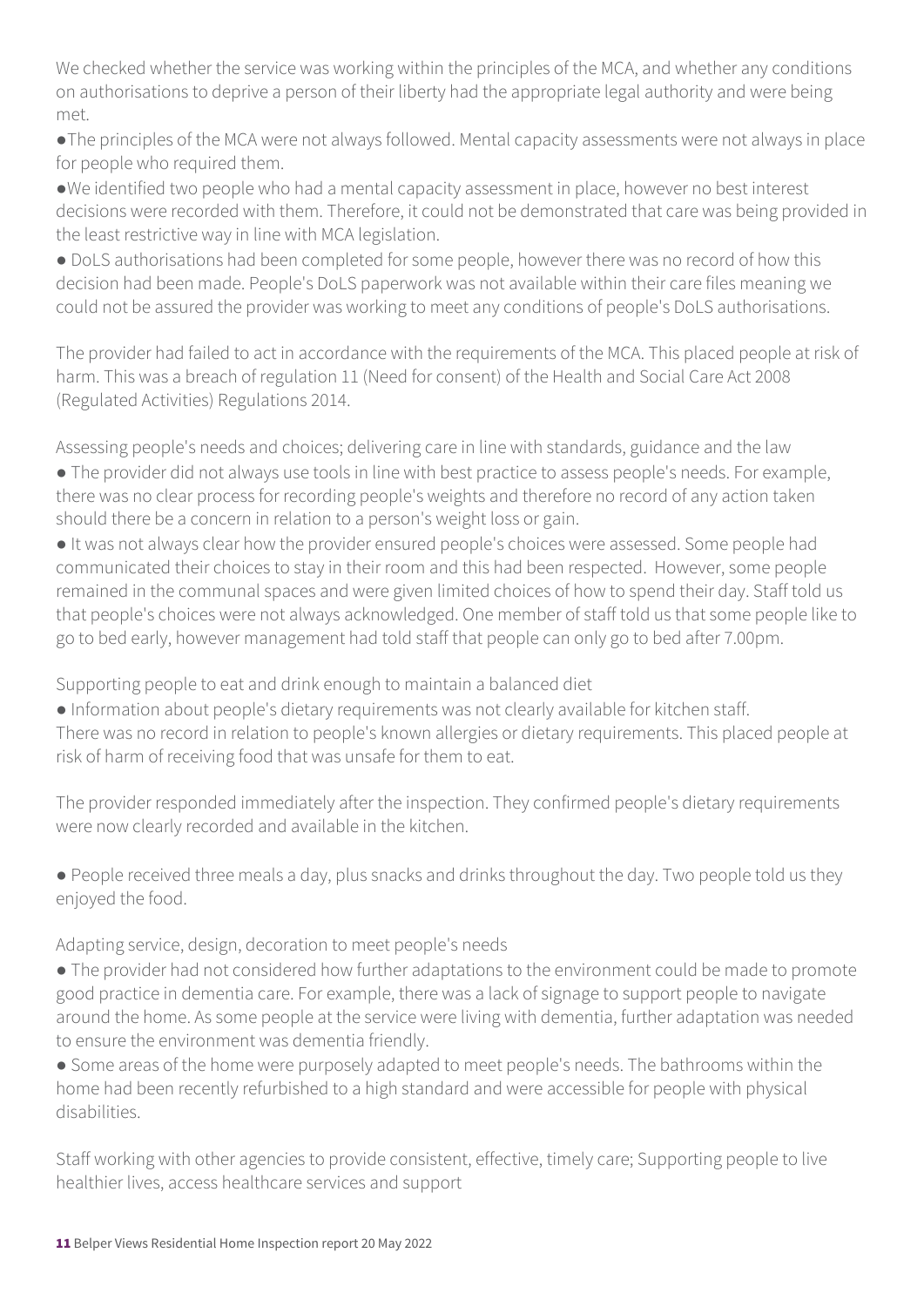● The provider had positive working relationships with health and social care professionals. During the inspection we observed a range of professionals such as district nurses, occupational therapists and mental health workers visit people.

● Recommendations made by other professionals were carried out as directed. A visiting healthcare professional told us they found staff to be helpful and generally followed their advice.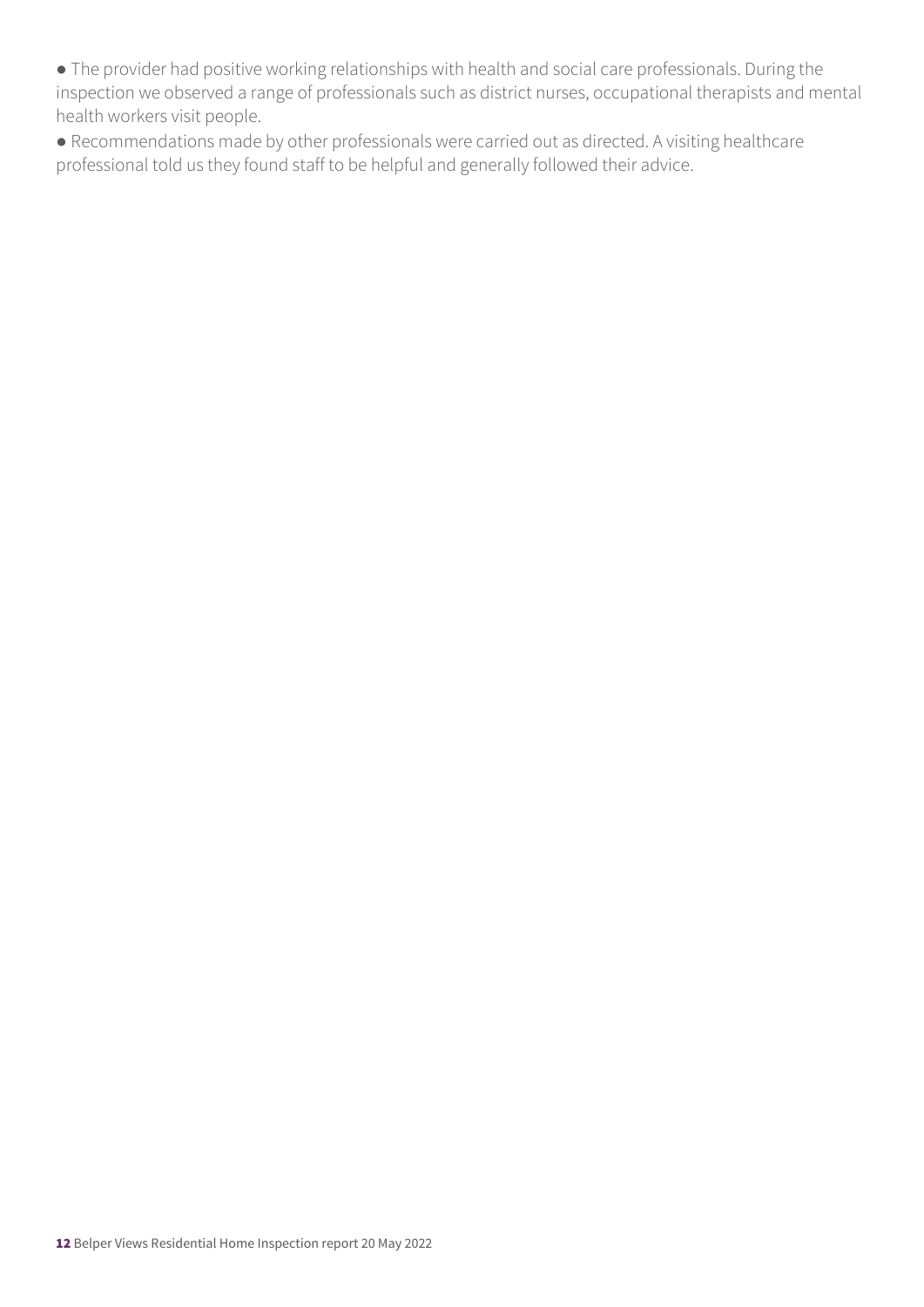### Is the service well-led?

### Our findings

Well-led – this means we looked for evidence that service leadership, management and governance assured high-quality, person-centred care; supported learning and innovation; and promoted an open, fair culture.

At the last inspection this key question was rated as requires improvement. At this inspection this key question has now deteriorated to inadequate. This meant there were widespread and significant shortfalls in service leadership. Leaders and the culture they created did not assure the delivery of high-quality care.

Managers and staff being clear about their roles, and understanding quality performance, risks and regulatory requirements; Continuous learning and improving care

- At the last inspection we had reviewed the systems in place and the need for these to be embedded. At this inspection we found these systems were no longer in use and the service was not well managed.
- ●The provider had no dependency tool in place to demonstrate how they calculated the number of staff required to meet the needs of the people using the service. Staffing numbers had not been reviewed following new admissions and this meant staffing levels were not always safe, placing people at risk of harm.

● Quality assurance systems were either not in place or not implemented consistently. For example, there were no audits in place to monitor safeguarding, DoLS or behaviour charts. This meant we could not be assured the provider had any oversight of these areas. Audits that were in place for care plans, IPC, health and safety, mattress and pressure relieving equipment were all out of date. Therefore, current risks to people had not been identified and recorded.

- Audits had not been used to improve safety or drive improvement. For example, the last three medication audits were marked as failed, but no action plan was in place to address the failed areas. This increased the risk of people receiving their medicines in an unsafe manner.
- ●There was no clear system in place to monitor action plans that were completed. For example, a catering audit completed in August 2021 had identified people's allergy and dietary information was not in the kitchen. This action had not been completed meaning people could have been at risk of harm from receiving a diet inconsistent with their needs.
- Accidents and incidents had not been analysed to identify trends or prevent re-occurrence. Information from accident and incident forms completed by staff had been copied into one document, however this did not provide any analysis or further scrutiny to mitigate risk to people.

Promoting a positive culture that is person-centred, open, inclusive and empowering, which achieves good outcomes for people

● Policies were either not in place or did not provide service specific information to guide staff on best practice. Therefore, it was not clear on how the provider planned to ensure the service would achieve good outcomes for people.

Systems were either not in place or robust enough to demonstrate safety was effectively managed. This placed people at risk of harm. This was a breach of regulation 17 (Good Governance) of the Health and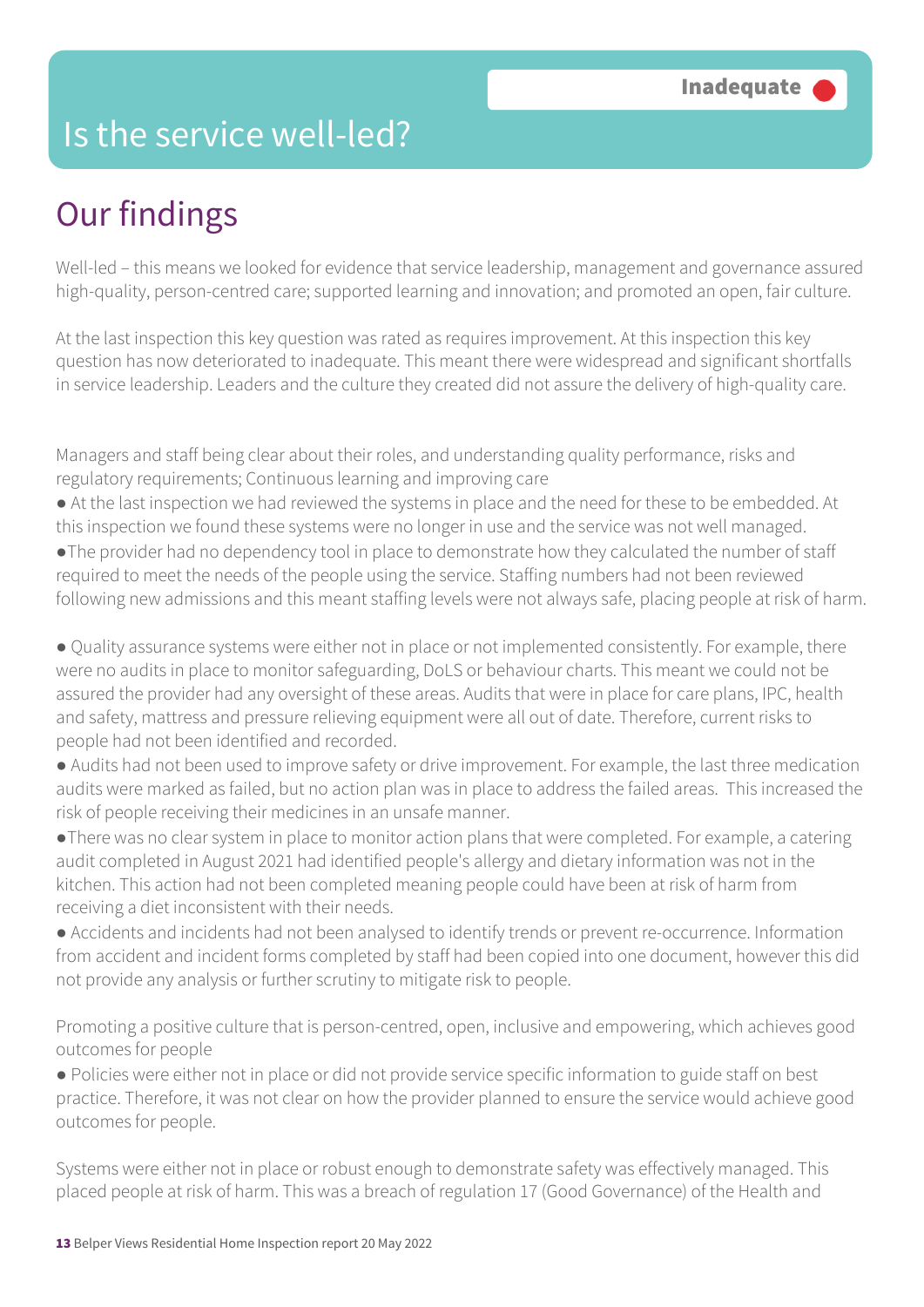Social Care Act 2008 (Regulated Activities) Regulations 2014.

● The provider did not always ensure a positive culture was promoted within the home. Staff did not always feel able to approach management when they had concerns. Staff told us they did not feel supported by management and described staff morale as low.

● Staff did not always receive feedback from management when required, for example following accidents or incidents. This meant staff were not provided with information about what they needed to do to improve their practice.

Engaging and involving people using the service, the public and staff, fully considering their equality characteristics

● Opportunities for engagement with people and their relatives was minimal. We found no record of any meetings held with the people who used the service or attempts to gather their feedback. The last questionnaires sent out to relatives was in February 2019. This meant people had limited opportunity to contribute to the running of the home.

- Staff were not engaged or empowered to be involved in the running of the service. There had been no recent staff meetings to share information about the home or any improvements planned.
- ●After the first day of the inspection the provider requested feedback from staff. However, staff were not offered privacy to give feedback meaning we could not be assured by the outcome of these questionnaires.

How the provider understands and acts on the duty of candour, which is their legal responsibility to be open and honest with people when something goes wrong

- The provider had employed a manager who had been working at the service since March 2021. At the time of inspection, the manager was not registered with CQC.
- The provider had failed to notify us of significant events which occurred at the service. These notifications enable us to monitor the service and any actions taken.

We are looking at potential failures to notify and will report on our findings once completed.

Working in partnership with others

● The provider had working relationships with partner agencies such as the local authority and relevant healthcare professionals.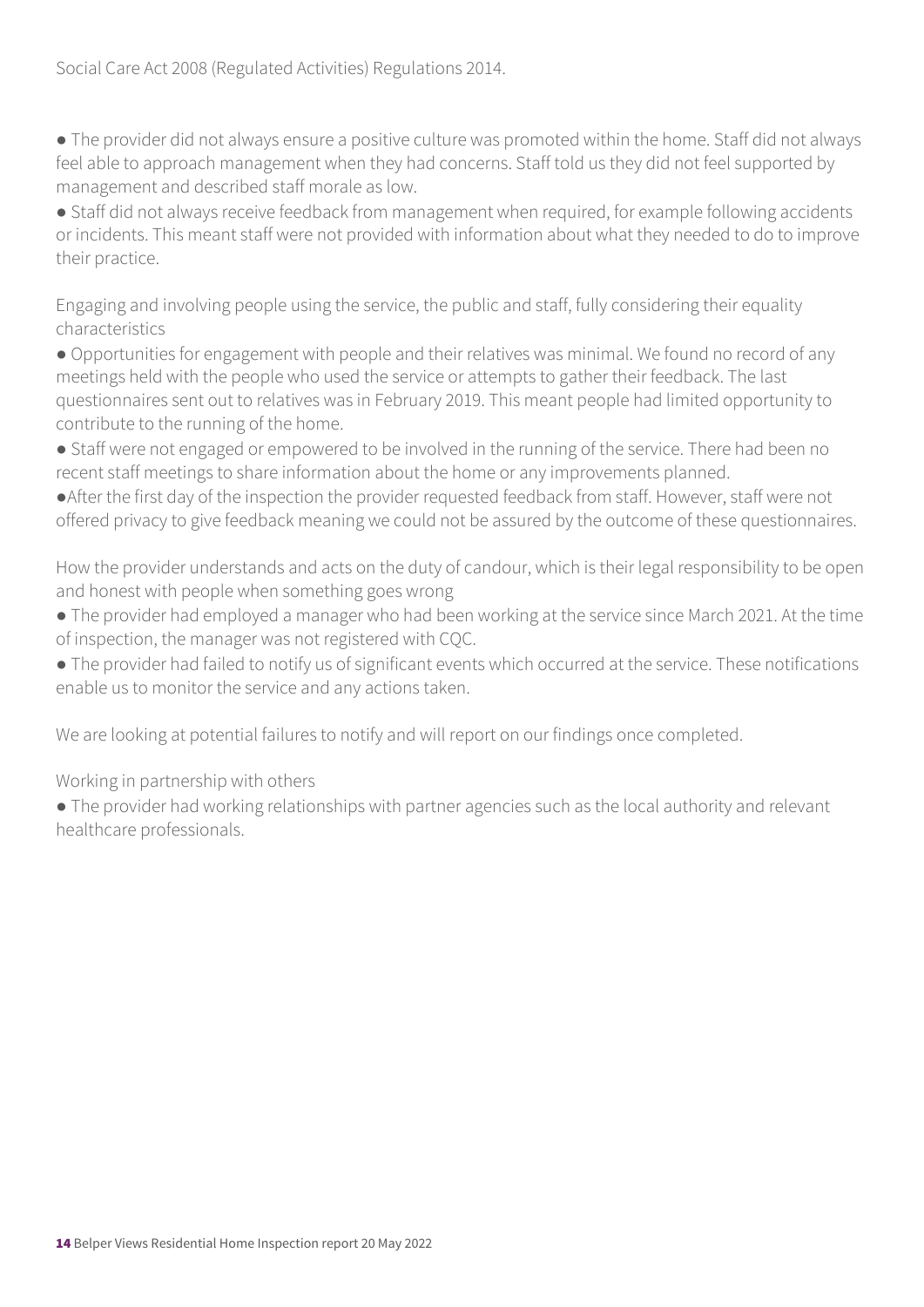### Action we have told the provider to take

The table below shows where regulations were not being met and we have asked the provider to send us a report that says what action they are going to take.We will check that this action is taken by the provider.

| <b>Regulated activity</b>                                         | Regulation                                                                                                                                                                                                                                |
|-------------------------------------------------------------------|-------------------------------------------------------------------------------------------------------------------------------------------------------------------------------------------------------------------------------------------|
| Accommodation for persons who require nursing or<br>personal care | Regulation 11 HSCA RA Regulations 2014 Need<br>for consent                                                                                                                                                                                |
|                                                                   | The provider had not ensured when people<br>were unable to consent, mental capacity<br>assessments and best interest decisions were<br>completed in accordance with the Act.                                                              |
| Regulated activity                                                | Regulation                                                                                                                                                                                                                                |
| Accommodation for persons who require nursing or<br>personal care | Regulation 12 HSCA RA Regulations 2014 Safe<br>care and treatment                                                                                                                                                                         |
|                                                                   | The provider had not ensured risk assessments<br>were in place, fire safety concerns were<br>addressed and IPC guidance followed.                                                                                                         |
| Regulated activity                                                | Regulation                                                                                                                                                                                                                                |
| Accommodation for persons who require nursing or<br>personal care | Regulation 13 HSCA RA Regulations 2014<br>Safeguarding service users from abuse and<br>improper treatment                                                                                                                                 |
|                                                                   | The provider had not ensured their processes<br>were robust to protect people from harm. Staff<br>had not received training relevant to their role<br>to enable them to recognise different types of<br>abuse and how to report concerns. |